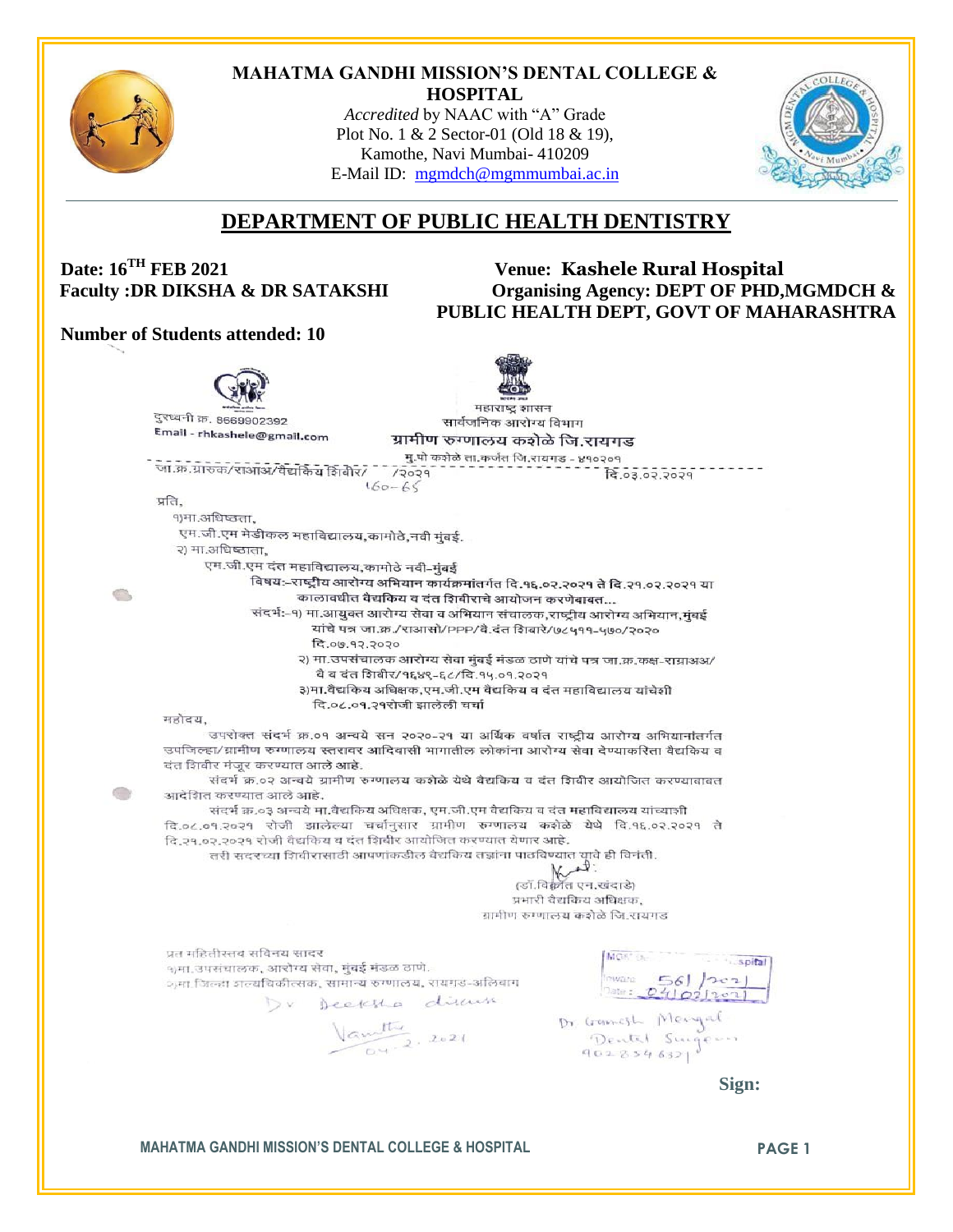### **Assessment of Oral Health Status and Treatment need of patients at Kashele Rural Hospital**

 MGM Dental College constantly takes efforts of extending the oral health care to the community. The oral care initiative was also extended to patients at Kashele Rural Hospital with the intention of creating awareness and providing oral health care to the patients.

## **Aim and objective:**

- 1. To assess the oral health status of patients and to provide necessary Dental treatment.
- 2. To educate them and create awareness about oral health.

#### **Method**:

A type III examination was carried out with the use of mouth mirror and probe in day light. All the patients were assessed for oral health status and were explained the need to get the problems corrected. Basic treatment in the form of extraction was provided. The patients were made aware of the existing dental problems and preventive measures were explained.

**Observations:** A total of 30 patients were examined for various dental problems. Those requiring extensive treatment were referred to MGM Dental College and Hospital, Kamothe.

### **Table: 1 Treatment Done**

| <b>OPD</b> | <b>EXTRACTIONS</b> |
|------------|--------------------|
| 30         |                    |



**Interpretation and conclusion:** 

 **Sign:**

**MAHATMA GANDHI MISSION'S DENTAL COLLEGE & HOSPITAL PAGE 2**